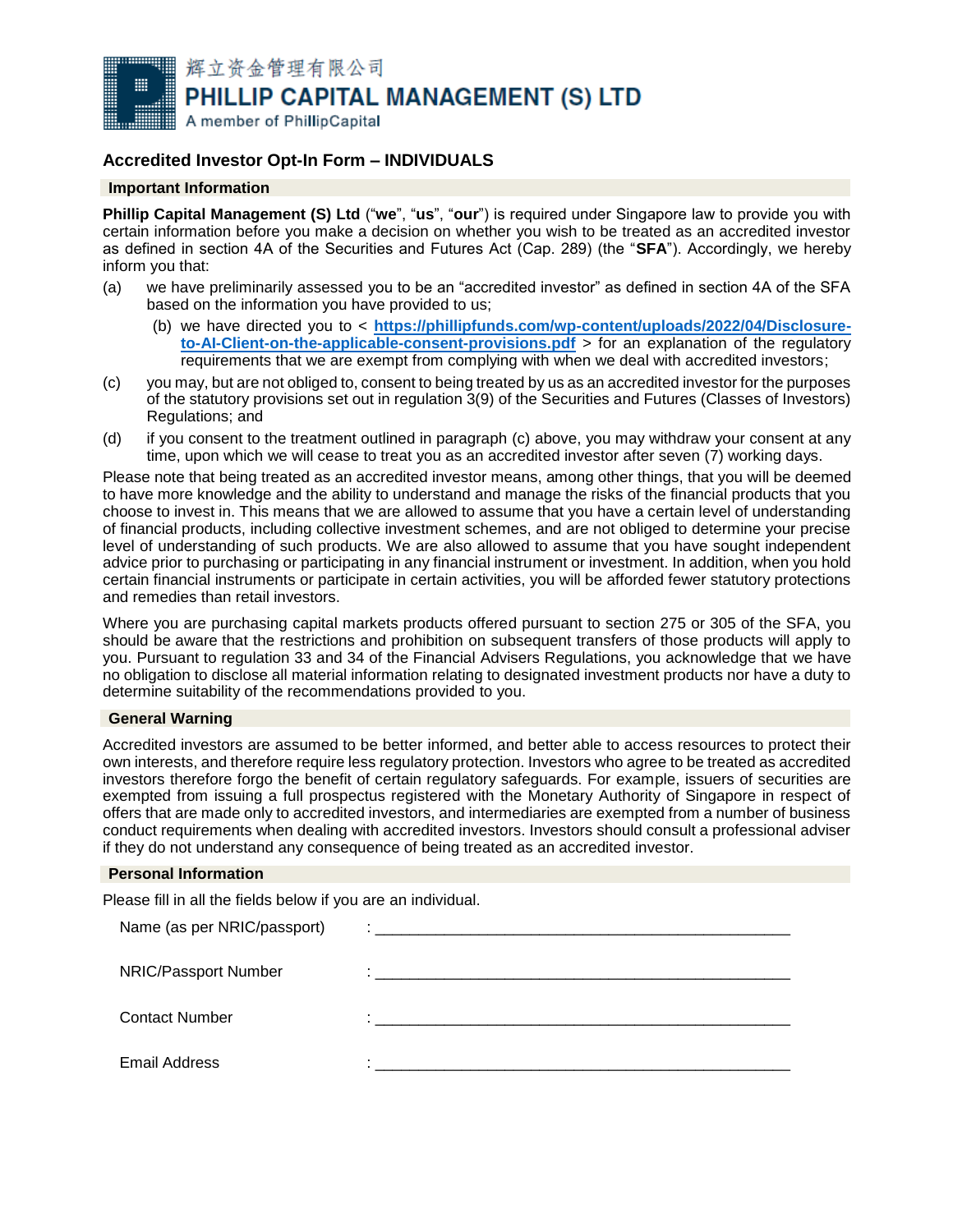辉立资金管理有限公司 PHILLIP CAPITAL MANAGEMENT (S) LTD

A member of PhillipCapital

I (the "**Accredited Investor**") confirm that I wish to be treated as an accredited investor as defined in section 4A of the SFA. I acknowledge and accept that, having opted in to accredited investor status, this treatment will apply to all of my transactions with you. My basis for opting to be treated as an accredited investor is that my:

(a) net personal assets exceed S\$2,000,000 (or its equivalent in a foreign currency) in value, of which no more than S\$1,000,000 (or its equivalent in a foreign currency) in value is contributed by the net estimated fair market value of my primary residence; *You may calculate your net personal assets by subtracting your liabilities from the total value of your assets. Supporting documents required (except for the title deed, each to be dated no earlier than 3 months before the date of submitting this form):*

- *your latest bank account statement or CPF statement;*
- *your latest statement of holdings from CDP or brokerage firm(s); or*
- *a copy of the title deed of your primary residence.*
- (b) financial assets (net of any related liabilities) exceed S\$1,000,000 in value (or its equivalent in a foreign currency); or

*You may calculate your financial assets by totalling the value of any of the following assets that you own:*

- *a deposit as defined in section 4B of the Banking Act (Cap. 19);*
- *an investment product as defined in section 2(1) of the Financial Advisers Act (Cap. 110); or*
- *any other asset prescribed as a "financial asset" for purposes of establishing accredited investor status by MAS.*
- (c) income in the preceding twelve (12) months is not less than S\$300,000 (or its equivalent in a foreign currency).

*Supporting documents required (each to be dated no earlier than 3 months before the date of submitting this form):* 

- *a copy of your pay slip; or*
- *a copy of your employment contract stating your position and income; or*
- *a copy of your latest Income Tax Assessment*